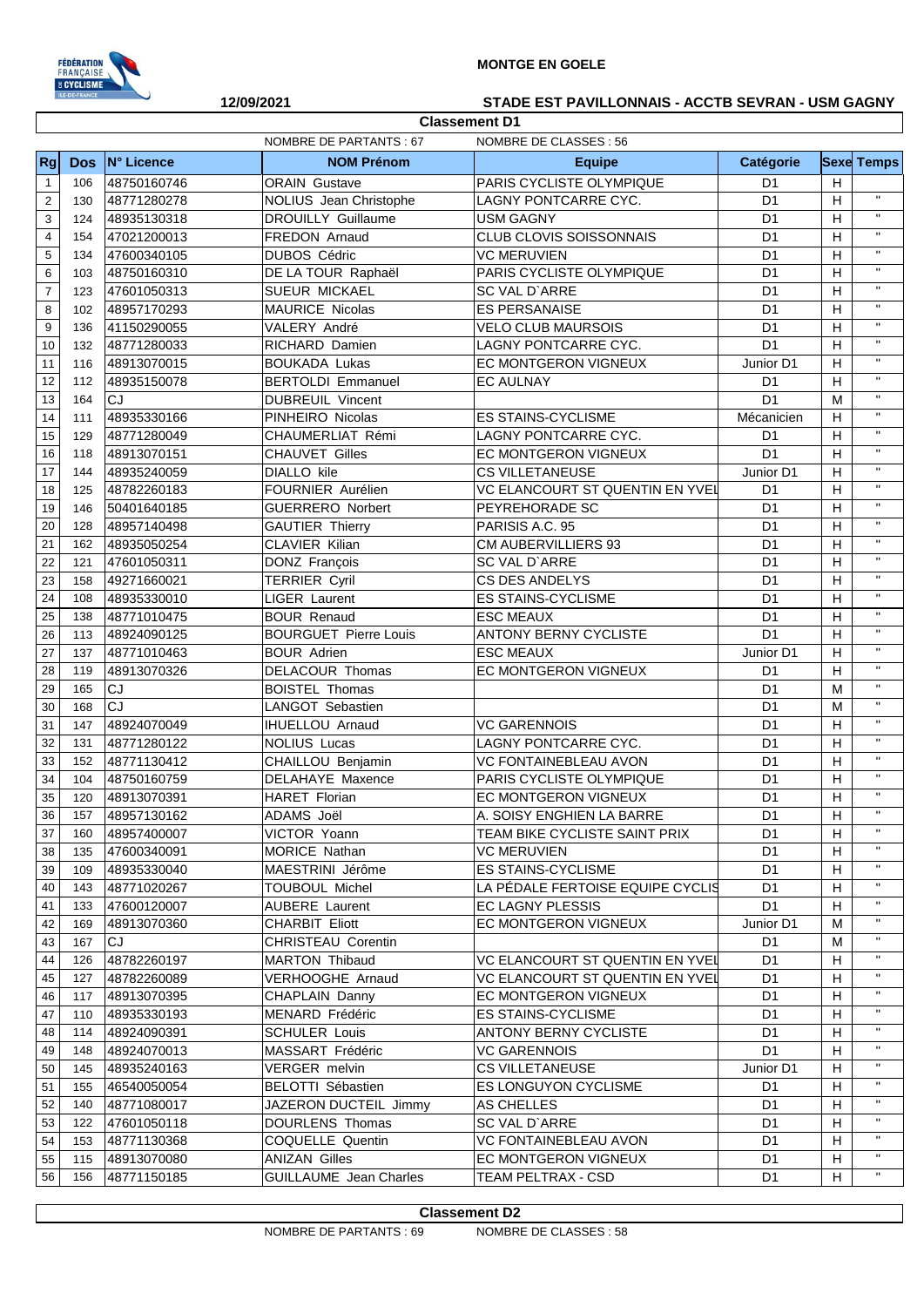| <b>Rg</b>               |     | Dos N° Licence | <b>NOM Prénom</b>        | <b>Equipe</b>                   | Catégorie             |                           | <b>Sexe Temps</b>         |
|-------------------------|-----|----------------|--------------------------|---------------------------------|-----------------------|---------------------------|---------------------------|
| $\mathbf{1}$            | 253 | 48957110089    | <b>DELATTRE Eric</b>     | US EZANVILLE ECOUEN             | D <sub>2</sub>        | H                         |                           |
| $\overline{c}$          | 250 | 48771280340    | TAUVERON HANQUART Tcheky | LAGNY PONTCARRE CYC.            | D <sub>2</sub>        | $\boldsymbol{\mathsf{H}}$ | $\mathbf{H}$              |
| 3                       | 267 | 48957280043    | LANDRY Romuald           | <b>AC MARINES</b>               | D <sub>2</sub>        | H                         | $\mathbf{H}$              |
| $\overline{\mathbf{4}}$ | 270 | 48750160665    | PIRES Alessandro         | PARIS CYCLISTE OLYMPIQUE        | Junior D <sub>2</sub> | M                         | $\mathbf{H}$              |
| 5                       | 269 | CJ             | <b>CARLIER Alexandre</b> |                                 | D <sub>2</sub>        | M                         | $\boldsymbol{\mathsf{H}}$ |
| 6                       | 223 | 48771150242    | <b>GOUPIL Christophe</b> | <b>TEAM PELTRAX - CSD</b>       | D <sub>2</sub>        | Н                         | $\pmb{\mathsf{H}}$        |
| $\overline{7}$          | 219 | 48957130284    | <b>MUYS Patrick</b>      | A. SOISY ENGHIEN LA BARRE       | D <sub>2</sub>        | H                         | $\boldsymbol{\mathsf{H}}$ |
| 8                       | 261 | 44180030084    | MARCHET Yann             | <b>VC LIGNIEROIS</b>            | D <sub>2</sub>        | H                         | $\pmb{\mathsf{H}}$        |
| 9                       | 268 | 48957280042    | MOLLET FREDERIC          | <b>AC MARINES</b>               | D <sub>2</sub>        | H                         | $\pmb{\mathsf{H}}$        |
| 10                      | 230 | 48750160585    | HANAIZI Mehdi            | PARIS CYCLISTE OLYMPIQUE        | D <sub>2</sub>        | H                         | $\pmb{\mathsf{H}}$        |
| 11                      | 249 | 48771280109    | MUNIER Philippe          | LAGNY PONTCARRE CYC.            | D <sub>2</sub>        | Н                         | $\boldsymbol{\mathsf{H}}$ |
| 12                      | 257 | 48913080131    | <b>BLAISE Yannick</b>    | <b>VELO CLUB ARPAJON</b>        | D <sub>2</sub>        | H                         | $\pmb{\mathsf{H}}$        |
| 13                      | 237 | 48750160641    | ROLLAND Tom              | PARIS CYCLISTE OLYMPIQUE        | Junior D <sub>2</sub> | H                         | $\pmb{\mathsf{H}}$        |
| 14                      | 204 | 48771130163    | HANOL Jérôme             | VC FONTAINEBLEAU AVON           | D <sub>2</sub>        | H                         | $\pmb{\mathsf{H}}$        |
| 15                      | 231 | 48750160593    | LETELLIER Hugues         | PARIS CYCLISTE OLYMPIQUE        | D <sub>2</sub>        | $\boldsymbol{\mathsf{H}}$ | $\boldsymbol{\mathsf{H}}$ |
| 16                      | 209 | 48957400021    | <b>HELBECQUE Cedric</b>  | TEAM BIKE CYCLISTE SAINT PRIX   | D <sub>2</sub>        | H                         | $\mathsf{H}$              |
| 17                      | 235 | 48750160491    | MILOT Valere             | <b>PARIS CYCLISTE OLYMPIQUE</b> | D <sub>2</sub>        | H                         | $\mathbf{H}$              |
| 18                      | 271 | 48750160467    | PEAUD PEAUD Lélio        | PARIS CYCLISTE OLYMPIQUE        | Junior D <sub>2</sub> | M                         | $\mathbf{H}$              |
| 19                      | 206 | 48771130385    | PELTIER Clément          | <b>VC FONTAINEBLEAU AVON</b>    | Junior D <sub>2</sub> | H                         | $\boldsymbol{\mathsf{H}}$ |
| 20                      | 238 | 48750160626    | SOUMAN François          | PARIS CYCLISTE OLYMPIQUE        | D <sub>2</sub>        | H                         | $\boldsymbol{\mathsf{H}}$ |
| 21                      | 210 | 48957400016    | LOTH Stephane            | TEAM BIKE CYCLISTE SAINT PRIX   | D <sub>2</sub>        | Н                         | $\pmb{\mathsf{H}}$        |
| 22                      | 266 | 48935190052    | TRAVAILLÉ Arnaud         | <b>SE PAVILLONNAIS</b>          | D <sub>2</sub>        | H                         | $\mathbf{H}$              |
| 23                      | 262 | 48935190027    | DROUIN Jérôme            | <b>SE PAVILLONNAIS</b>          | D <sub>2</sub>        | Н                         | $\mathbf{H}$              |
| 24                      | 218 | 48957130149    | <b>LEGROS Eric</b>       | A. SOISY ENGHIEN LA BARRE       | D <sub>2</sub>        | H                         | $\mathbf{H}$              |
| 25                      | 255 | 48957070041    | ALFRED Yoan              | <b>AS HERBLAY</b>               | D <sub>2</sub>        | H                         | $\mathbf{H}$              |
| 26                      | 246 | 48935130093    | THOUMELIN Mickaël        | USM GAGNY                       | D <sub>2</sub>        | H                         | $^{\prime}$               |
| 27                      | 208 | 48771130396    | PERREVE Flavio           | VC FONTAINEBLEAU AVON           | Junior D <sub>2</sub> | Н                         | $\pmb{\mathsf{H}}$        |
| 28                      | 222 | 48771150256    | <b>GALVAING Damien</b>   | <b>TEAM PELTRAX - CSD</b>       | D <sub>2</sub>        | Н                         | $\boldsymbol{\mathsf{H}}$ |
| 29                      | 240 | 48957170305    | <b>DUVIVIER Lucas</b>    | <b>ES PERSANAISE</b>            | Junior D <sub>2</sub> | H                         | $\pmb{\mathsf{H}}$        |
| 30                      | 241 | 48957170107    | <b>MARTEAU Charles</b>   | <b>ES PERSANAISE</b>            | D <sub>2</sub>        | H                         | $^{\prime}$               |
| 31                      | 216 | 48913070394    | <b>LECART Thibaut</b>    | EC MONTGERON VIGNEUX            | D <sub>2</sub>        | Н                         | $\mathbf{H}$              |
| 32                      | 227 | 48750160060    | <b>BIALE Valentin</b>    | PARIS CYCLISTE OLYMPIQUE        | D <sub>2</sub>        | $\boldsymbol{\mathsf{H}}$ | $\boldsymbol{\mathsf{H}}$ |
| 33                      | 217 | 48913070330    | <b>REMY</b> Jean Charles | <b>EC MONTGERON VIGNEUX</b>     | D <sub>2</sub>        | H                         | $\mathsf{H}$              |
| 34                      | 242 | 48957170294    | PERRINIAUX Julien        | <b>ES PERSANAISE</b>            | D <sub>2</sub>        | H                         | $\mathbf{H}$              |
| 35                      | 203 | 48771130064    | <b>BEAULIEU Patrick</b>  | <b>VC FONTAINEBLEAU AVON</b>    | D <sub>2</sub>        | H                         | $\mathbf{H}$              |
| 36                      | 273 | <b>CJ</b>      | <b>BINDEL Adrien</b>     |                                 | D <sub>2</sub>        | M                         | $\boldsymbol{\mathsf{H}}$ |
| 37                      | 201 | 48946010228    | SAO JOSE Christophe      | TEAM 94 CYCLING                 | D <sub>2</sub>        | H                         | $\mathbf{H}$              |
| $\overline{38}$         | 220 | 48771080013    | DELEURME Sébastien       | <b>AS CHELLES</b>               | D <sub>2</sub>        | $\overline{H}$            | $\mathbf{H}$              |
| 39                      | 214 | 48957120451    | SAUVAGE Florian          | OLYMPIQUE C.V.O.                | D <sub>2</sub>        | Н                         | $\pmb{\mathsf{H}}$        |
| 40                      | 276 | 48758000222    | WINTZ Damien             |                                 | D <sub>2</sub>        | Μ                         |                           |
| 41                      | 259 | 46540050059    | FRANCOIS Jean Noël       | <b>ES LONGUYON CYCLISME</b>     | D <sub>2</sub>        | Н                         |                           |
| 42                      | 254 | 48946150022    | RENAULT Pascal           | <b>VC VINCENNES</b>             | D <sub>2</sub>        | Н                         |                           |
| 43                      | 239 | 48957170271    | <b>DELAPORTE Kevin</b>   | <b>ES PERSANAISE</b>            | D <sub>2</sub>        | H                         |                           |
| 44                      | 234 | 48750160534    | MATUSZEWSKI Sébastien    | PARIS CYCLISTE OLYMPIQUE        | D <sub>2</sub>        | H                         |                           |
| 45                      | 211 | 48957400001    | ROUSSEL Laurent          | TEAM BIKE CYCLISTE SAINT PRIX   | D <sub>2</sub>        | н                         | $\pmb{\mathsf{H}}$        |
| 46                      | 212 | 48957400004    | TAHON Olivier            | TEAM BIKE CYCLISTE SAINT PRIX   | D2                    | H                         |                           |
| 47                      | 236 | 48750160535    | PLESSIER Alexandre       | PARIS CYCLISTE OLYMPIQUE        | D2                    | Н                         |                           |
| 48                      | 272 | CJ             | <b>BALASTRE Pierre</b>   |                                 | D <sub>2</sub>        | М                         |                           |
| 49                      | 213 | 48771040248    | SINGLARD Jacques         | PEDALE COMBS LA VILLAISE        | D <sub>2</sub>        | Н                         |                           |
| 50                      | 233 | 48750160708    | <b>MARTINS Vincent</b>   | PARIS CYCLISTE OLYMPIQUE        | Junior D <sub>2</sub> | H                         | $\pmb{\mathsf{H}}$        |
| 51                      | 232 | 48750160729    | LETELLIER Maxime         | PARIS CYCLISTE OLYMPIQUE        | Junior D <sub>2</sub> | H                         | $\mathbf{H}$              |
| 52                      | 244 | 48935130326    | GUYARD Julien            | USM GAGNY                       | D <sub>2</sub>        | Н                         | $\mathbf{H}$              |
| 53                      | 256 | 48957080555    | <b>GARNIER Philippe</b>  | ARGENTEUIL VAL DE SEINE 95      | D <sub>2</sub>        | Н                         | $\pmb{\mathsf{H}}$        |
| 54                      | 243 | 48935130192    | <b>GAULTIER Laurent</b>  | USM GAGNY                       | D <sub>2</sub>        | Н                         | $\mathsf{H}$              |
| 55                      | 245 | 48935130051    | LE TORIELLEC Yves        | USM GAGNY                       | D <sub>2</sub>        | Н                         | $\pmb{\mathsf{H}}$        |
| 56                      | 265 | 48935190048    | RENARD Alain             | <b>SE PAVILLONNAIS</b>          | D <sub>2</sub>        | Н                         | $\pmb{\mathsf{H}}$        |
| 57                      | 226 | 48750160738    | <b>BERROYER Aurèle</b>   | PARIS CYCLISTE OLYMPIQUE        | Junior D <sub>2</sub> | H                         |                           |
| 58                      | 263 | 48935190050    | VANDERHAEGEN Pascal      | <b>SE PAVILLONNAIS</b>          | D <sub>2</sub>        | H                         | $\mathbf H$               |
|                         |     |                |                          |                                 |                       |                           |                           |

|    | <b>Classement D3-D4</b>                           |                             |                          |                                  |           |  |                   |  |
|----|---------------------------------------------------|-----------------------------|--------------------------|----------------------------------|-----------|--|-------------------|--|
|    | NOMBRE DE CLASSES : 49<br>NOMBRE DE PARTANTS : 39 |                             |                          |                                  |           |  |                   |  |
| Rg | <b>Dos</b>                                        | $\mathsf{IN}^\circ$ Licence | <b>NOM Prénom</b>        | <b>Equipe</b>                    | Catégorie |  | <b>Sexe Temps</b> |  |
|    | 331                                               | 48935190053                 | <b>TRAVAILLE Grégory</b> | <b>ISE PAVILLONNAIS</b>          | D3        |  | 1.37.48           |  |
| 2  | 319                                               | 48750160557                 | VINDEX Jean Philippe     | <b>IPARIS CYCLISTE OLYMPIQUE</b> | D3        |  | $\mathbf{H}$      |  |
| 3  | 309                                               | 48771130363                 | FERREIRA Armenio         | <b>IVC FONTAINEBLEAU AVON</b>    | D3        |  | $\mathbf{u}$      |  |
|    | 301                                               | 48957290047                 | LE FOLL Didier           | <b>IEC OSNY PONTOISE</b>         | D3        |  | $\mathbf{H}$      |  |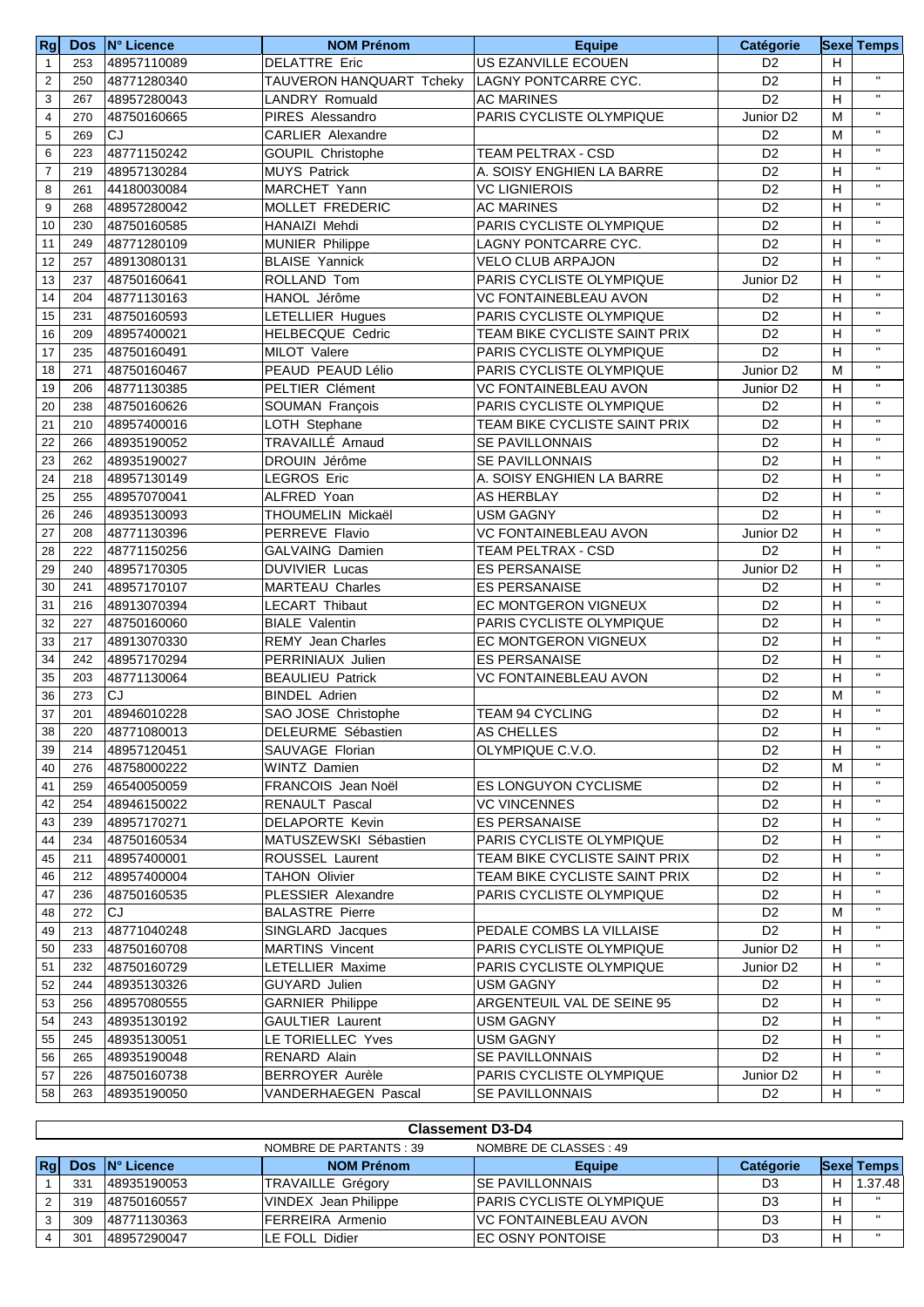| 5              | 311 | 48935340008  | <b>GAVELLE Michel</b>     | <b>CYCLING 4 FUN</b>             | D <sub>3</sub> | H                         | $\mathbf{H}$              |
|----------------|-----|--------------|---------------------------|----------------------------------|----------------|---------------------------|---------------------------|
| $6\phantom{1}$ | 335 | 48958000030  | <b>VERGEREAU Bernard</b>  |                                  | D <sub>3</sub> | M                         | $\mathbf{H}$              |
| $\overline{7}$ | 484 | 47020690094  | BELLOUIN Jean michel      | EC VALLEE DE L'AISNE             | D <sub>4</sub> | H                         | $\mathbf{H}$              |
| 8              | 491 | 48957280035  | LESUR JEAN LUC            | <b>AC MARINES</b>                | D <sub>4</sub> | H                         | $\mathbf{H}$              |
| 9              | 490 | 47020970248  | <b>BARTHES Denis</b>      | EC CHATEAU THIERRY               | D <sub>4</sub> | H                         | $\pmb{\mathsf{H}}$        |
| 10             | 334 | 48771020266  | STUMPF Franck             | LA PÉDALE FERTOISE EQUIPE CYCLIS | D <sub>3</sub> | H                         | $\mathbf{H}$              |
| 11             | 323 | 48771490059  | SARDENNE Fabien           | <b>SC GRETZ TOURNAN</b>          | D <sub>3</sub> | Н                         | $\boldsymbol{\mathsf{H}}$ |
| 12             | 487 | 48935190047  | VAN VETTEREN Thierry      | SE PAVILLONNAIS                  | D <sub>4</sub> | $\boldsymbol{\mathsf{H}}$ | $\pmb{\mathsf{H}}$        |
| 13             | 339 | 442800260048 | <b>BARBIER Thierry</b>    | C Chartres Cyclisme              | D <sub>3</sub> | M                         | $\pmb{\mathsf{H}}$        |
| 14             | 320 | 48957110180  | <b>GESLIN Cyril</b>       | US EZANVILLE ECOUEN              | D <sub>3</sub> | Н                         | $\pmb{\mathsf{H}}$        |
| 15             | 325 | 48782430286  | SAMYN Alban               | EC VERNOUILLET V.T.              | D <sub>3</sub> | H                         | $\mathbf{H}$              |
| 16             | 482 | CJ           | LOLIA Guy                 |                                  | D <sub>4</sub> | M                         | $\pmb{\mathsf{H}}$        |
| 17             | 495 | 48771080139  | <b>LEBRUN Samuel</b>      | <b>AS CHELLES</b>                | D <sub>4</sub> | Н                         | $\pmb{\mathsf{H}}$        |
| 18             | 330 | 48935190019  | <b>BARON Pascal</b>       | <b>SE PAVILLONNAIS</b>           | D <sub>3</sub> | Н                         | $\pmb{\mathsf{H}}$        |
| 19             | 317 | 48750160248  | PERDRIEAU François        | PARIS CYCLISTE OLYMPIQUE         | D <sub>3</sub> | H                         | $\pmb{\mathsf{H}}$        |
| 20             | 494 | 48935140059  | <b>CROUZILLES Alain</b>   | <b>ACCTB SEVRAN</b>              | D <sub>4</sub> | H                         | $\pmb{\mathsf{H}}$        |
| 21             | 326 | 48924200108  | DA CRUZ Aderito           | CSM VILLENEUVE LA GARENNE        | D <sub>3</sub> | H                         | $\pmb{\mathsf{H}}$        |
| 22             | 316 | 48750160770  | <b>LAMY Thierry</b>       | PARIS CYCLISTE OLYMPIQUE         | D <sub>3</sub> | H                         | $\pmb{\mathsf{H}}$        |
| 23             | 332 | 48935190034  | VAZQUEZ Angel             | <b>SE PAVILLONNAIS</b>           | D <sub>3</sub> | H                         | $\mathbf{H}$              |
| 24             | 337 | <b>CJ</b>    | DE GASQUET Vincent        |                                  | D <sub>3</sub> | M                         | $\mathbf{H}$              |
| 25             | 481 | 48771280158  | CHARAGEAT Jean Pierre     | LAGNY PONTCARRE CYC.             | D <sub>4</sub> | M                         | $\mathbf{H}$              |
| 26             | 314 | 48750160627  | <b>BONNET Nicolas</b>     | PARIS CYCLISTE OLYMPIQUE         | D <sub>3</sub> | H                         | $\mathbf{H}$              |
| 27             | 329 | 48957080571  | PASQUIER Olivier          | ARGENTEUIL VAL DE SEINE 95       | D <sub>3</sub> | H                         | $\mathbf{H}$              |
| 28             | 489 | 48957400022  | CASTEL JACQUES            | TEAM BIKE CYCLISTE SAINT PRIX    | D <sub>4</sub> | H                         | $\boldsymbol{\mathsf{H}}$ |
| 29             | 498 | 48750160683  | <b>DUBREUIL Jacques</b>   | PARIS CYCLISTE OLYMPIQUE         | D <sub>4</sub> | H                         | $\mathbf{H}$              |
| 30             | 488 | 48935190008  | <b>CLAVIER Philippe</b>   | SE PAVILLONNAIS                  | D <sub>4</sub> | Н                         | $\mathbf{H}$              |
| 31             | 486 | 48771020282  | LEJEUNE Alain             | LA PÉDALE FERTOISE EQUIPE CYCLIS | D <sub>4</sub> | H                         | $\boldsymbol{\mathsf{H}}$ |
| 32             | 336 | <b>CJ</b>    | <b>DUCLOS Christophe</b>  |                                  | D <sub>3</sub> | M                         | $\pmb{\mathsf{H}}$        |
| 33             | 485 | 48771020294  | <b>OLIVEIRA Michel</b>    | LA PÉDALE FERTOISE EQUIPE CYCLIS | D <sub>4</sub> | H                         | $\pmb{\mathsf{H}}$        |
| 34             | 308 | 48771130283  | DA COSTA MARTINS Vitor    | VC FONTAINEBLEAU AVON            | D <sub>3</sub> | Н                         | $\pmb{\mathsf{H}}$        |
| 35             | 312 | 48913080144  | ATTOUMANI Assadi          | <b>VELO CLUB ARPAJON</b>         | D <sub>3</sub> | Н                         | $\pmb{\mathsf{H}}$        |
| 36             | 303 | 48935330190  | PINON Cédric              | <b>ES STAINS-CYCLISME</b>        | D <sub>3</sub> | H                         | $\pmb{\mathsf{H}}$        |
| 37             | 483 | 48958000167  | LIORET Alain              |                                  | D <sub>4</sub> | M                         | $\pmb{\mathsf{H}}$        |
| 38             | 321 | 47600350068  | <b>OUBLIE SEBASTIEN</b>   | <b>UC MONTATAIRIENNE</b>         | D <sub>3</sub> | Н                         | $\pmb{\mathsf{H}}$        |
| 39             | 492 | 48957100160  | MALO Eric                 | AC VAL D'OISE                    | D <sub>4</sub> | H                         | $\pmb{\mathsf{H}}$        |
| 40             | 302 | 48935330206  | DELFOSSE David            | <b>ES STAINS-CYCLISME</b>        | D <sub>3</sub> | H                         | $\mathbf{H}$              |
| 41             | 340 | 48913070131  | MULLOIS Claude            | EC MONTGERON VIGNEUX             | D <sub>3</sub> | M                         | $\mathbf{H}$              |
| 42             | 493 | 47600120006  | <b>ARENAS Martial</b>     | EC LAGNY PLESSIS                 | D <sub>4</sub> | $\boldsymbol{\mathsf{H}}$ | $\mathbf H$               |
| 43             | 304 | 48935130311  | LEMAITRE Laurent          | <b>USM GAGNY</b>                 | D <sub>3</sub> | $\overline{H}$            | $\mathbf{H}$              |
| 44             | 499 | 48935130121  | <b>GAMBIRASIO Laurent</b> | USM GAGNY                        | D4             | H                         | $\pmb{\mathsf{H}}$        |
| 45             | 328 | 48935050708  | REMOND Lenka              | CM AUBERVILLIERS 93              | D <sub>3</sub> | D                         |                           |
| 46             | 315 | 48750160739  | <b>BOUTIN Michel</b>      | PARIS CYCLISTE OLYMPIQUE         | D <sub>3</sub> | Н                         | $\pmb{\mathsf{H}}$        |
| 47             | 496 | 48771280138  | LALIGUE Philippe          | LAGNY PONTCARRE CYC.             | D <sub>4</sub> | н                         | $\pmb{\mathsf{H}}$        |
| 48             | 497 | 48750160293  | MAJERHOLC Daniel          | PARIS CYCLISTE OLYMPIQUE         | D <sub>4</sub> | Н                         | $\pmb{\mathsf{H}}$        |
| 49             | 322 | 48946070071  | DEVILLERS Stéphane        | US ALFORTVILLE CYCLISME          | D <sub>3</sub> | H                         |                           |